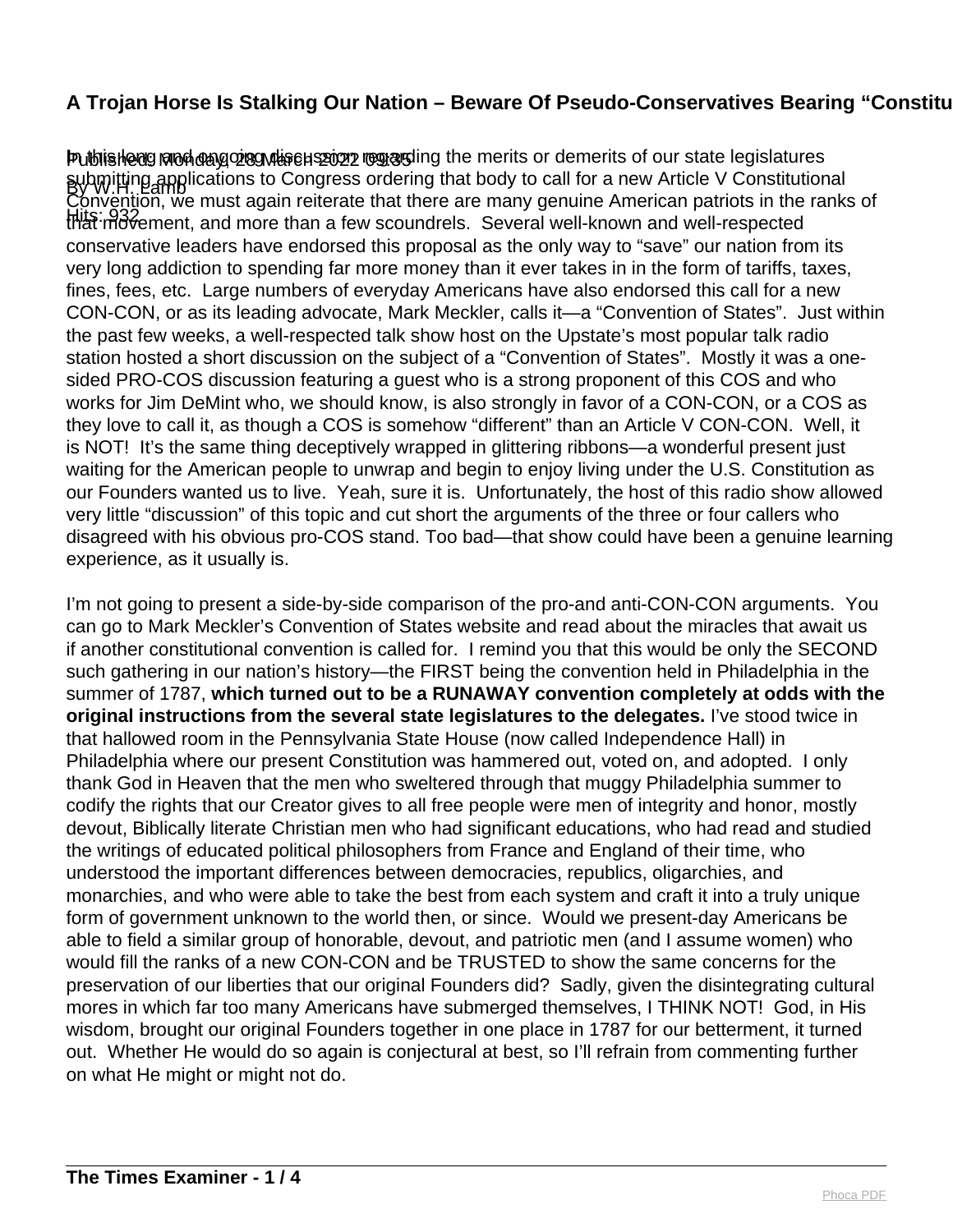## **A Trojan Horse Is Stalking Our Nation – Beware Of Pseudo-Conservatives Bearing "Constitutional" Analyzies**

Pheli<del>siau</del>de MondayC28 Martem 2022 nos 19 adison, warned his countrymen of that time, and our time, well over 200 years ago, that those who have as their surreptitious goal the replacement of Hits: 932 **"amendments" proposed and then passed by the states**. Today's organized activities our 1787 Constitution **will push for a convention under the PRETEXT of getting** throughout the various state legislatures, activities that are being strongly pushed by Mark Meckler and his Convention of States, and several related organizations, is NOT, in my considered opinion, about getting a constitutional convention merely to propose amendments to limit federal powers. The TRUE purpose, I fear, and as many of our Framers feared, IS ABOUT GETTING A NEW CONSTITUTIONAL CONVENTION WHERE AN ENTIRELY NEW CONSTITUTION CAN BE IMPOSED ON THE AMERICAN PEOPLE! Meckler and his group constantly deny that this is their intention, but to paraphrase old Will Shakespeare, "**Methinks they do protest too much" (**with apologies to Hamlet, Act 111, Scene 1).

In a letter to George Turberville, written November 2, 1788, James Madison got right to the heart of this matter. He wrote: **"If a General Convention (called by unanimous consent or by Article V) were to take place for the avowed and sole purpose of revising the Constitution…an election into it would be courted by the most violent partisans on both sides; it…would no doubt contain individuals of insidious views, who…might have a dangerous opportunity of** sapping the very foundations of the fabric...." In that same letter, Madison goes on to write: "**(I)t seems scarcely to be presumable that the deliberations of the body could be conducted in harmony, or terminate in the general good. Having witnessed the difficulties and dangers experienced by the first (1787) Convention, which assembled under every propitious circumstance, I should tremble for the result of a second (**constitutional convention) **meeting in the present temper of America and under all the disadvantages I have mentioned".** 

Is the "present temper" of our body politic more peaceful, more amenable to reason, more dispassioned and willing to compromise, more loathe to resort to violence, than were our countrymen in those turbulent days in Philadelphia in the summer of 1787? The original CON-CON of that year brought much rancor, much argumentation, many hurt feelings, and eventually prayer and lots of compromise from all of the delegates. Would Americans today, influenced as they are by all manner of forces and bigotries and lies and threats and ridicule and misinformation—and BIG MONEY--, be more peaceful—more willing to compromise—less prone to violence--than were our forebears of 1787? I have strong doubts that they would be.

Then there is the matter of some of Mark Meckler's associates in their struggle to get a CON-CON called by Congress. **Meckler and his "Convention of States" have always claimed that nothing could ever come out of an Article V CON CON except whatever amendments have been proposed, and we are also constantly assured that these proposed amendments will "limit the power of the federal government" once and for all time**. Meckler, et.al. assure us that it would be impossible, because of the way they have set things up, for a "new" constitution to be written and submitted to the States for approval or rejection. (Tell that to the delegates in Philadelphia in 1787).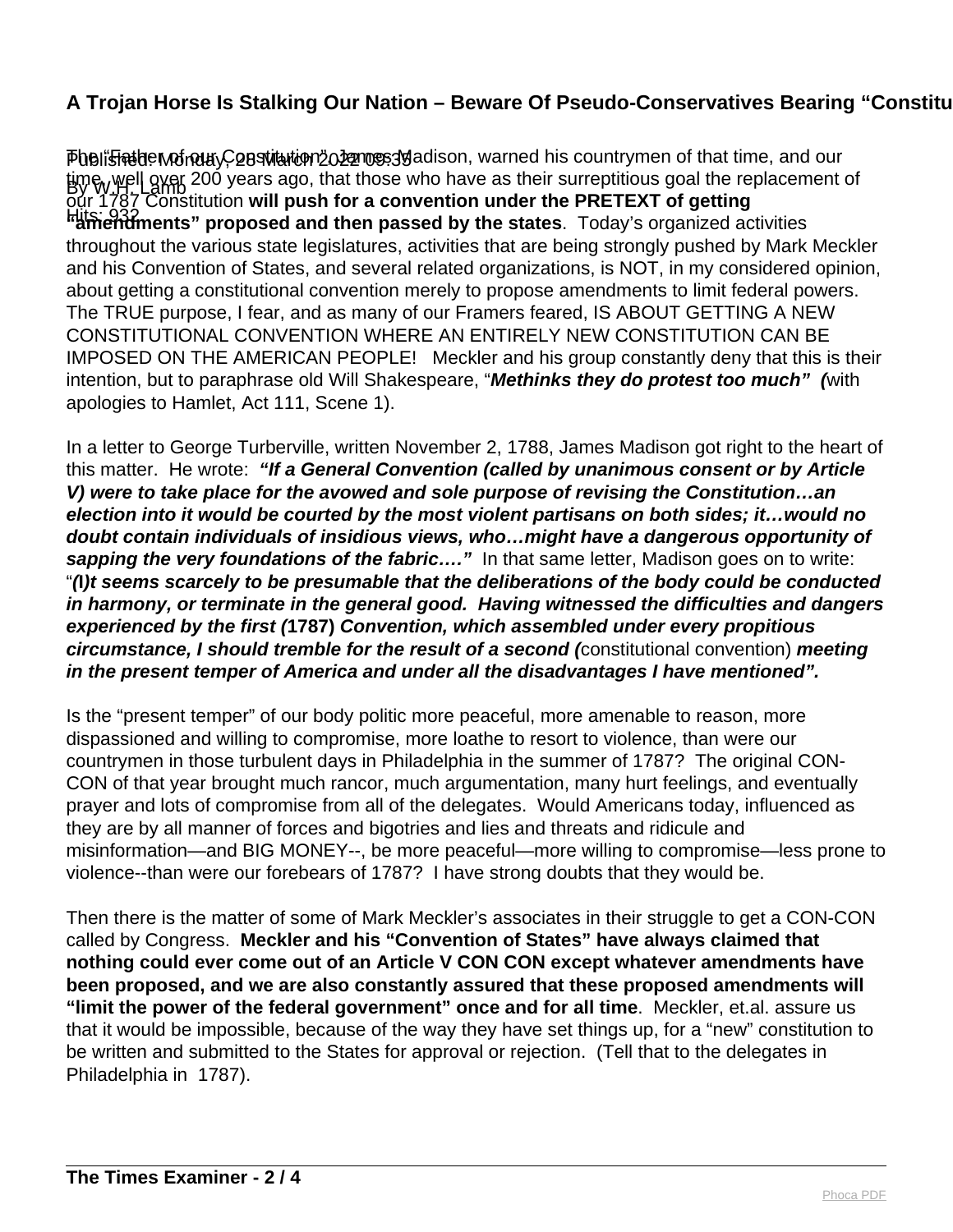## **A Trojan Horse Is Stalking Our Nation – Beware Of Pseudo-Conservatives Bearing "Constitutional" Analyzies**

Published: ብሎ Monday, 28 March 2022 1998: \$6 March to have "different agendas" than their fellow By W.H. Lamb proponents. Take, for example, a man named **Robert P. George,** who is (and still remains, I Hits: 932 NEW, ostensibly "conservative" constitution for the U.S., and **it is anything but conservative or** assume) a **member of the COS Legal Advisory Board.** George has ALREADY co-authored a **Americanist**. This proposed new constitution grants vast new powers to a brand new federal government and imposes pretty strict gun control. I've skimmed over parts of it online, and it scares the daylights out of me. For every "right" or "freedom" it advances, it adds a qualifying "restriction" that governments may activate, "under force of law", of course.

Incidentally, Robert P. George is currently listed as **a MEMBER of the treacherous and treasonous Council on Foreign Relations,** a group of powerful globalists who have long sought (at least since 1921) to move the U.S. into a new North American Union and also eliminate the national sovereignty of our nation, thus blending the U.S. into a world government. According to Meckler, Professor Robert George teaches at Princeton University, and he claims that George is "considered the foremost conservative constitutional scholar in America…." And who says that he is "the foremost conservative constitutional scholar in America"? Apparently, Meckler says so. According to my mentor, Joanna Martin, who writes under the pen name **Publius Huldah,** herself an eminent retired constitutional law trial attorney and recognized authority on 'constitutional convention' legalities, **"Robbie George was on the 'National Constitution Center's Constitution Drafting Project. The National Constitution Center is a quasi-official branch of the federal government."**

**"Robbie George and three others have drafted a new Constitution which severely restricts the Right of the People to keep and bear arms. Their new constitution says, in Article 1, Section 12, clause 7**:

**"Neither the States nor the United States shall make or enforce any law infringing the right to keep and bear arms OF THE SORT ORDINARILY USED FOR SELF-DEFENSE OR RECREATIONAL PURPOSES, PROVIDED THAT STATES, AND THE UNITED STATES IN PLACES SUBJECT TO ITS GENERAL REGULATORY AUTHORITY, MAY ENACT AND ENFORCE REASONABLE REGULATIONS ON THE BEARING OF ARMS, AND THE KEEPING OF ARMS BY PERSONS DETERMINED, WITH DUE PROCESS, TO BE DANGEROUS TO THEMSELVES OR OTHERS." (Emphasis mine---whl).**

Ahah! So one of Mark Meckler's close associates in the COS movement has already proposed a NEW constitution which:

- **Authorizes the state and federal governments to BAN the possession of all arms unless they are "ordinarily used for self-defense or recreational purposes.** Who will decide what arms are "ordinarily" used for self-defense or recreation? Why, of course, the GOVERNMENT will decide;
- **Authorizes the state governments and the federal government (in those places**